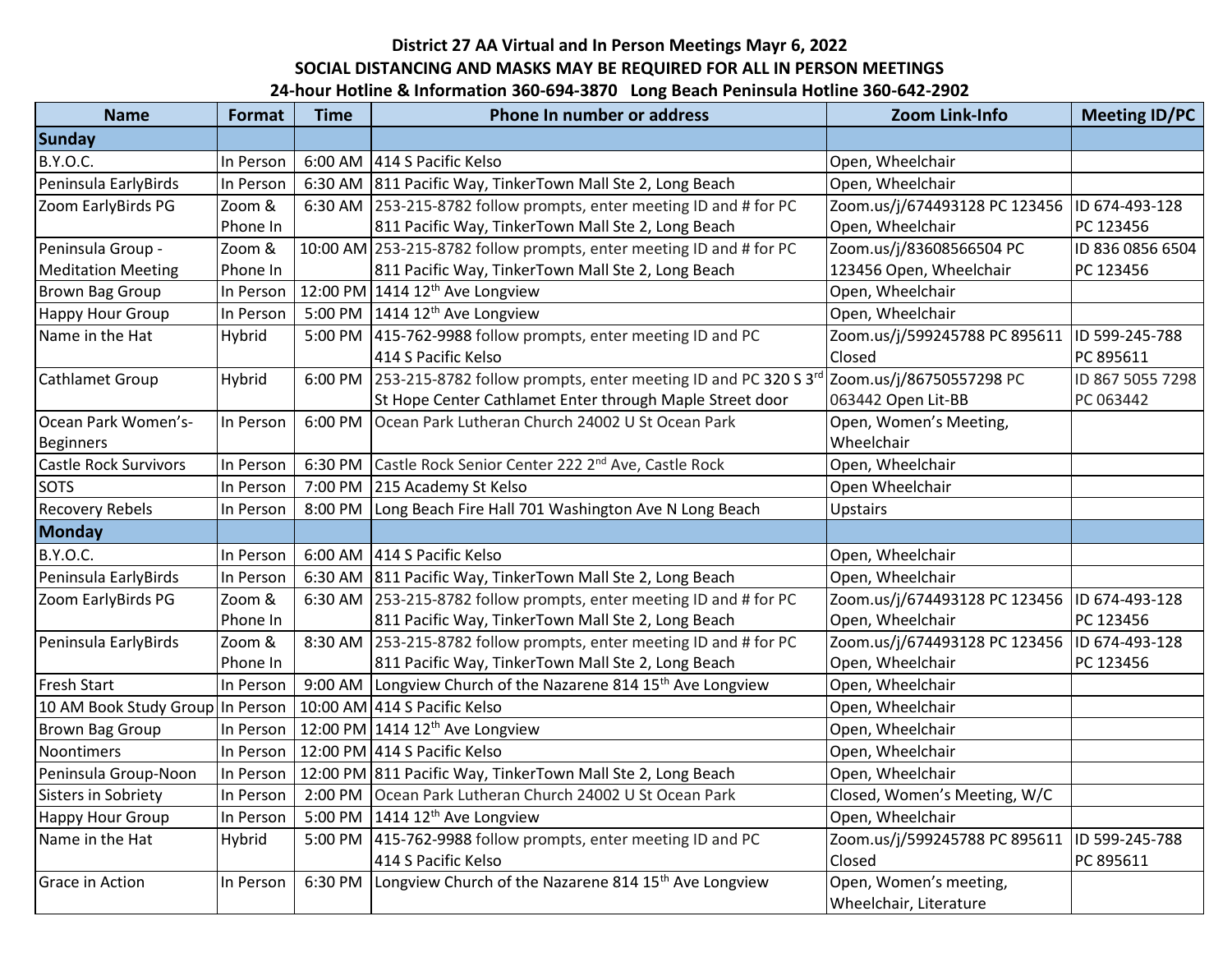| Ocean Park                        | Hybrid    |         | 7:00 PM 415-762-9988 follow prompts, enter meeting ID and PC               | Zoom.us/j/665-200-6460 Open,  | ID 665-200-6460  |
|-----------------------------------|-----------|---------|----------------------------------------------------------------------------|-------------------------------|------------------|
|                                   |           |         | Ocean Park Timberland Library 1308 256 <sup>th</sup> Place Ocean Park      | Wheelchair                    |                  |
| Ready & Willing                   | Hybrid    |         | 7:00 PM 415-762-9988 follow prompts, enter meeting ID and # for PC         | Zoom.us/j/278270952 PC randw  | ID 278-270-952   |
|                                   |           |         | Kalama Riverview Church 6325 Old Pacific Highway S Kalama                  | Open Wheelchair               | PC randw         |
| <b>Westside Group</b>             | In Person |         | 7:00 PM   Faith Family Christian Center 2203 38 <sup>th</sup> Ave Longview | Open, Literature, Wheelchair  |                  |
| Peninsula Group-Evening In Person |           |         | 8:00 PM 811 Pacific Way, TinkerTown Mall Ste 2, Long Beach                 | Open, Wheelchair              |                  |
| Tuesday                           |           |         |                                                                            |                               |                  |
| <b>B.Y.O.C.</b>                   | In Person | 6:00 AM | 414 S Pacific Kelso                                                        | Open, Wheelchair              |                  |
| Peninsula EarlyBirds              | In Person |         | 6:30 AM 811 Pacific Way, TinkerTown Mall Ste 2, Long Beach                 | Open, Wheelchair              |                  |
| Zoom EarlyBirds PG                | Zoom &    |         | 6:30 AM 253-215-8782 follow prompts, enter meeting ID and # for PC         | Zoom.us/j/674493128 PC 123456 | ID 674-493-128   |
|                                   | Phone In  |         | 811 Pacific Way, TinkerTown Mall Ste 2, Long Beach                         | Open, Wheelchair              | PC 123456        |
| Peninsula EarlyBirds              | Zoom &    | 8:30 AM | 253-215-8782 follow prompts, enter meeting ID and # for PC                 | Zoom.us/j/674493128 PC 123456 | ID 674-493-128   |
|                                   | Phone In  |         | 811 Pacific Way, TinkerTown Mall Ste 2, Long Beach                         | Open, Wheelchair              | PC 123456        |
| Steps to Freedom                  | In Person | 9:00 AM | Highland Neighborhood Association Community Center                         | Open, Wheelchair              |                  |
|                                   |           |         | 292 21 <sup>st</sup> Ave Longview                                          |                               |                  |
| Peninsula Group-Noon              | In Person |         | 12:00 PM 811 Pacific Way, TinkerTown Mall Ste 2, Long Beach                | Open, Wheelchair              |                  |
| Victory Step Study                | In Person |         | 12:00 PM 1414 $12^{th}$ Ave Longview                                       | Open-Big Book-Wheelchair      |                  |
| Happy Hour Group                  | In Person |         | 5:00 PM $\left  1414\,12^{\text{th}}$ Ave Longview                         | Open, Wheelchair              |                  |
| Name in the Hat                   | Hybrid    | 5:00 PM | 415-762-9988 follow prompts, enter meeting ID and PC                       | Zoom.us/j/599245788 PC 895611 | ID 599-245-788   |
|                                   |           |         | 414 S Pacific Kelso                                                        | Closed                        | PC 895611        |
|                                   |           |         |                                                                            |                               |                  |
| Peninsula Group-                  | Zoom &    |         | 6:00 PM 253-215-8782 follow prompts, enter meeting ID and # for PC         | Zoom.us/j/728052507 PC ladies | ID 728-052-507   |
| Women's                           | Phone In  |         | 811 Pacific Way, TinkerTown Mall Ste 2, Long Beach                         | Closed, Women's Meeting, W/C  | PC ladies        |
| <b>Happy Destiny</b>              | Zoom &    |         | 7:00 PM 253-215-8782 follow prompts, enter meeting ID and PC 861382        | Zoom.us/j/88494513890 PC      | ID 884 9451 3890 |
|                                   | Phone In  |         | 1428 22 <sup>nd</sup> Ave St Stephens Church Longview                      | HappyD Closed                 | PC HappyD        |
| Peninsula Group-Men's             | In Person |         | 8:00 PM 811 Pacific Way, TinkerTown Mall Ste 2, Long Beach                 | Men's Meeting, Closed, W/C    |                  |
| <b>Recovery Rebels</b>            | In Person | 8:00 PM | Long Beach Fire Hall 701 Washington Ave N Long Beach                       | <b>Upstairs</b>               |                  |
| Wednesday                         |           |         |                                                                            |                               |                  |
| <b>B.Y.O.C.</b>                   | In Person |         | 6:00 AM 414 S Pacific Kelso                                                | Open, Wheelchair              |                  |
| Peninsula EarlyBirds              | In Person |         | 6:30 AM 811 Pacific Way, TinkerTown Mall Ste 2, Long Beach                 | Open, Wheelchair              |                  |
| Zoom EarlyBirds PG                | Zoom &    | 6:30 AM | 253-215-8782 follow prompts, enter meeting ID and # for PC                 | Zoom.us/j/674493128 PC 123456 | ID 674-493-128   |
|                                   | Phone In  |         | 811 Pacific Way, TinkerTown Mall Ste 2, Long Beach                         | Open, Wheelchair              | PC 123456        |
| Peninsula EarlyBirds              | Zoom &    |         | 8:30 AM 253-215-8782 follow prompts, enter meeting ID and # for PC         | Zoom.us/j/674493128 PC 123456 | ID 674-493-128   |
|                                   | Phone In  |         | 811 Pacific Way, TinkerTown Mall Ste 2, Long Beach                         | Open, Wheelchair              | PC 123456        |
| <b>Fresh Start</b>                | In Person | 9:00 AM | Longview Church of the Nazarene 814 15 <sup>th</sup> Ave Longview          | Open, Wheelchair              |                  |
| <b>Brown Bag Group</b>            | In Person |         | 12:00 PM 1414 12 <sup>th</sup> Ave Longview                                | Open, Wheelchair              |                  |
| <b>Grays River Grateful</b>       | In Person |         | 12:00 PM Grays River Grange, Washington State Hwy 4 Grays River            | Open                          |                  |
| Noontimers                        | In Person |         | 12:00 PM 414 S Pacific Kelso                                               | Open, Wheelchair              |                  |
| Peninsula Group-Noon              | In Person |         | 12:00 PM 811 Pacific Way, TinkerTown Mall Ste 2, Long Beach                | Open, Wheelchair              |                  |
| Zoom Noon PG                      | Zoom &    |         | 12:00 PM 253-215-8782 follow prompts, enter meeting ID and # for PC        | Zoom.us/j/308760777 PC 123456 | ID 308-760-777   |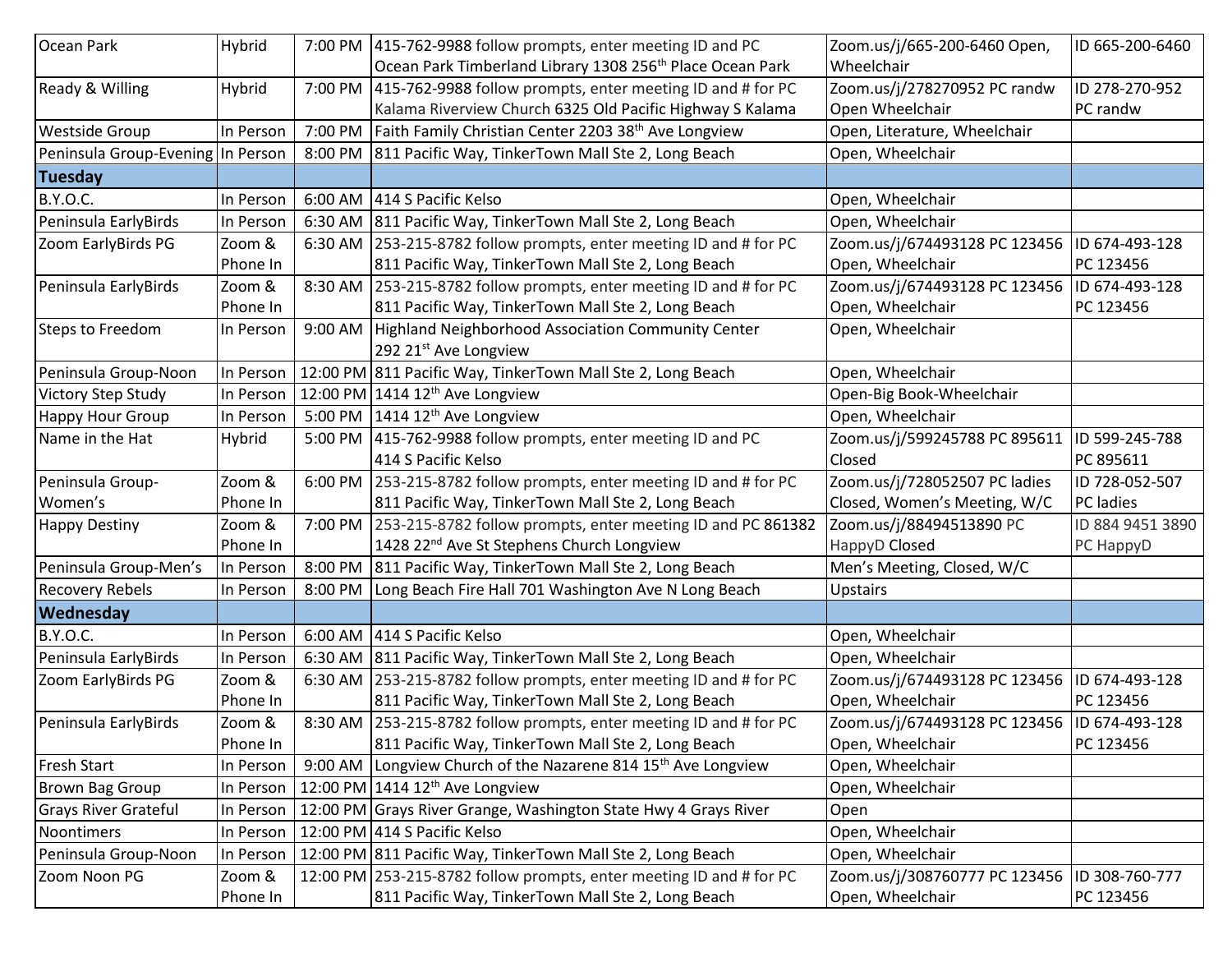| <b>Relief from Bondage</b>        | Zoom      |         | 2:30 PM 414 S Pacific Kelso                                                   | Zoom.us/j/819554281 PC 013868   | ID 819-554-281   |
|-----------------------------------|-----------|---------|-------------------------------------------------------------------------------|---------------------------------|------------------|
|                                   |           |         |                                                                               |                                 | PC 013868        |
| Noontimers                        | Phone In  |         | 3:00 PM 414 S Pacific Kelso 978-990-5000, access 524433#                      | Open, Wheelchair                |                  |
| Ocean Park Women's                | In Person | 3:00 PM | Long Beach Grange 5717 Sandridge Rd Long Beach                                | Open, Women's Meeting, W/C      |                  |
| Happy Hour Group                  | In Person |         | 5:00 PM $1414 12^{th}$ Ave Longview                                           | Open, Wheelchair                |                  |
| Name in the Hat                   | Hybrid    |         | 5:00 PM   415-762-9988 follow prompts, enter meeting ID and PC                | Zoom.us/j/599245788 PC 895611   | ID 599-245-788   |
|                                   |           |         | 414 S Pacific Kelso                                                           | Closed                          | PC 895611        |
| Just Keep Swimming                | In Person |         | 6:30 PM 290 Knappton Rd (Grange Hall) Naselle                                 | Open                            |                  |
| Cathlamet Group                   | Hybrid    |         | 7:00 PM   253-215-8782 follow prompts, enter meeting ID and PC 320 S 3rd      | Zoom.us/j/86750557298 PC        | ID 867 5055 7298 |
|                                   |           |         | St Hope Center Cathlamet Enter through Maple Street door                      | 063442 Open                     | PC 063442        |
| Ocean Park                        | In Person |         | 7:00 PM Ocean Park Timberland Library 1308 256 <sup>th</sup> Place Ocean Park | Open, Wheelchair, Literature    |                  |
| Peninsula Group-                  | In Person |         | 8:00 PM 811 Pacific Way, TinkerTown Mall Ste 2, Long Beach                    | Open, Wheelchair                |                  |
| <b>Beginners AA</b>               |           |         |                                                                               |                                 |                  |
| Thursday                          |           |         |                                                                               |                                 |                  |
| <b>B.Y.O.C.</b>                   | In Person |         | 6:00 AM 414 S Pacific Kelso                                                   | Open, Wheelchair                |                  |
| Peninsula EarlyBirds              | In Person |         | 6:30 AM 811 Pacific Way, TinkerTown Mall Ste 2, Long Beach                    | Open, Wheelchair                |                  |
| Zoom EarlyBirds PG                | Zoom &    |         | 6:30 AM 253-215-8782 follow prompts, enter meeting ID and # for PC            | Zoom.us/j/674493128 PC 123456   | ID 674-493-128   |
|                                   | Phone In  |         | 811 Pacific Way, TinkerTown Mall Ste 2, Long Beach                            | Open, Wheelchair                | PC 123456        |
| Peninsula EarlyBirds              | Zoom &    |         | 8:30 AM 253-215-8782 follow prompts, enter meeting ID and # for PC            | Zoom.us/j/674493128 PC 123456   | ID 674-493-128   |
|                                   | Phone In  |         | 811 Pacific Way, TinkerTown Mall Ste 2, Long Beach                            | Open, Wheelchair                | PC 123456        |
| New Women's Group                 | In Person |         | 10:00 AM St Stephens Church Library 1428 22 <sup>nd</sup> Ave LV              | Open, Women's Meeting, W/C      |                  |
| <b>Brown Bag Group</b>            | In Person |         | 12:00 PM 1414 12 <sup>th</sup> Ave Longview                                   | Open, Wheelchair                |                  |
| Noontimers                        | In Person |         | 12:00 PM 414 S Pacific Kelso                                                  | Open, Wheelchair                |                  |
| Peninsula Group-Noon              | In Person |         | 12:00 PM 811 Pacific Way, TinkerTown Mall Ste 2, Long Beach                   | Open, 12x12, Big Book, W/C      |                  |
| <b>Serenity Sisters</b>           | In Person |         | 2:00 PM $\vert$ 1414 12 <sup>th</sup> Ave Longview                            | Open, Wheelchair                |                  |
| Happy Hour Group                  | In Person |         | 5:00 PM $\vert$ 1414 12 <sup>th</sup> Ave Longview                            | Open, Wheelchair                |                  |
| Name in the Hat                   | Hybrid    | 5:00 PM | 415-762-9988 follow prompts, enter meeting ID and PC                          | Zoom.us/j/599245788 PC 895611   | ID 599-245-788   |
|                                   |           |         | 414 S Pacific Kelso                                                           | Closed                          | PC 895611        |
| Peninsula Women's Book In Person  |           | 6:00 PM | 811 Pacific Way, TinkerTown Mall Ste 2, Long Beach                            | Women's Meeting, Open Book      |                  |
| Study                             |           |         |                                                                               | Study, Wheelchair               |                  |
| Ready & Willing                   | In Person |         | 7:00 PM   Kalama Riverview Church 6325 Old Pacific Highway S Kalama           | Open, Wheelchair                |                  |
| <b>Rebellion Dogs</b>             | In Person |         | 7:00 PM 414 S Pacific Kelso                                                   | Men's Meeting, Open, Wheelchair |                  |
| Peninsula Group-Evening In Person |           |         | 8:00 PM 811 Pacific Way, TinkerTown Mall Ste 2, Long Beach                    | Open, Wheelchair                |                  |
| <b>Recovery Rebels</b>            | In Person | 8:00 PM | Long Beach Fire Hall 701 Washington Ave N Long Beach                          | <b>Upstairs</b>                 |                  |
| Friday                            |           |         |                                                                               |                                 |                  |
| <b>B.Y.O.C.</b>                   | In Person |         | 6:00 AM 414 S Pacific Kelso                                                   | Open, Wheelchair                |                  |
| Peninsula EarlyBirds              | In Person |         | 6:30 AM 811 Pacific Way, TinkerTown Mall Ste 2, Long Beach                    | Open, Wheelchair                |                  |
| Zoom EarlyBirds PG                | Zoom &    |         | 6:30 AM 253-215-8782 follow prompts, enter meeting ID and # for PC            | Zoom.us/j/674493128 PC 123456   | ID 674-493-128   |
|                                   | Phone In  |         | 811 Pacific Way, TinkerTown Mall Ste 2, Long Beach                            | Open, Wheelchair                | PC 123456        |